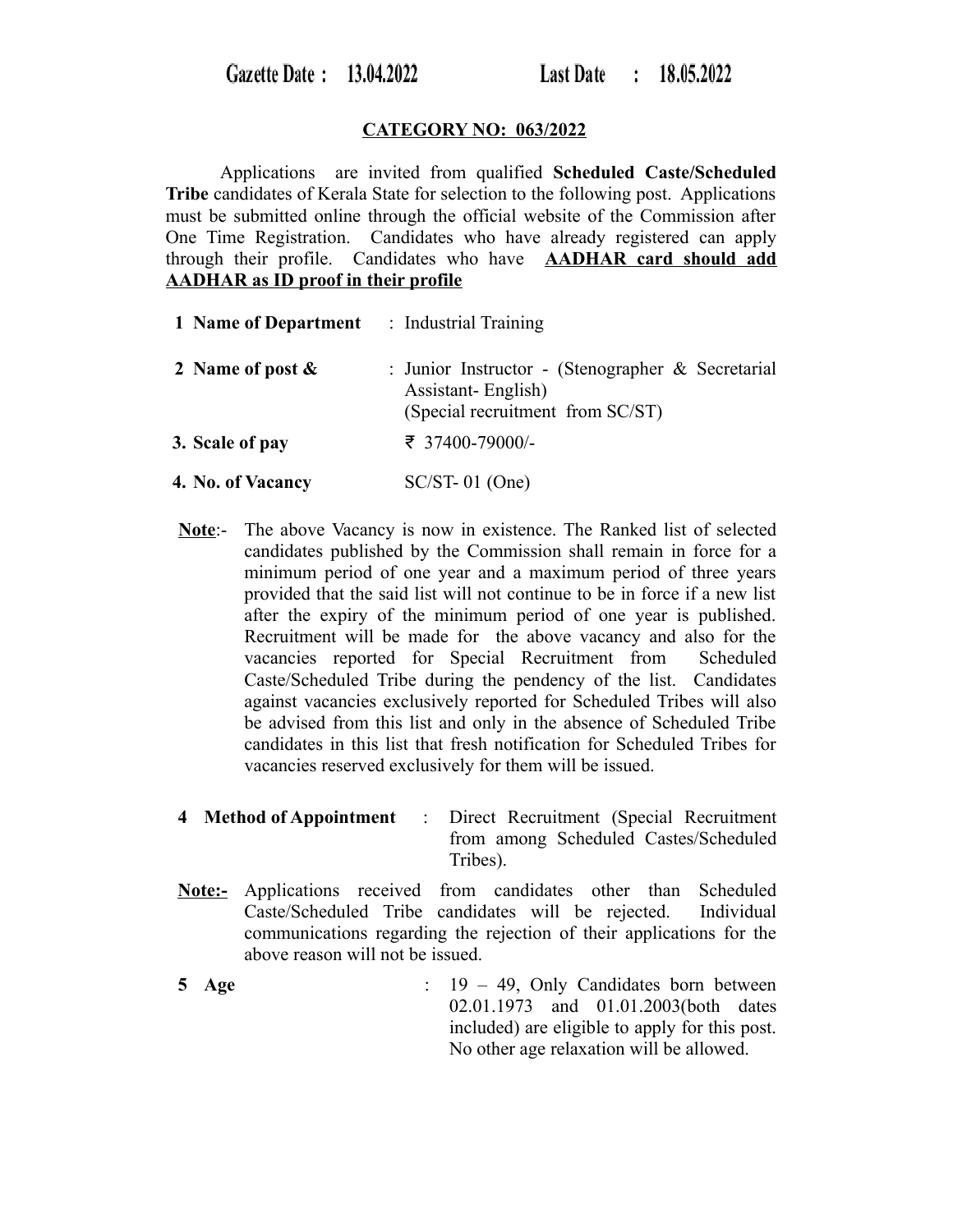**Note:-** In the absence of qualified candidates within the age limit the upper age limit shall be relaxed up to 50 years. But in no case the maximum age limit shall exceed 50 (Fifty) years.

# **6. Qualifications:**

- (1) Pass in SSLC or its equivalent qualification.
- (2) (a) National Trade Certificate in appropriate Trade with 3 years experience in the trade after obtaining the certificate

OR

(b) National Apprenticeship Certificate in the appropriate trade with one years experience after obtaining the certificate

OR

c) Diploma in the appropriate branch of Engineering from a Government or Government recognised Polytechnic or its equivalent examination

### **Note**:-

- 1. Rule 10(a)(ii) of Part II of KS & SSR is applicable.
- 2. Candidates who claim equivalent qualification instead of qualification mentioned in the notification shall produce the relevant Government order to prove the equivalency at the time of verification, then only such qualification shall be treated as equivalent to the prescribed qualification concerned
- 3. If the caste of candidates is wrongly mentioned in their SSLC book, they should claim their original caste in their applications and should produce community certificate issued from the revenue authority concerned and the Gazette Notification for the same at the time of certificate verification.
- 4. The experience gained by a workshop attender can also be deemed to be qualifying experience in the trade for the selection to the post.

### CERTIFICATE OF EXPERIENCE

- 1. Name of the Firm : (Company/Corporation/Government Department/ Co-Operative Institutions etc )
- 2. Register Number : (SSI Register or any other Registration number and date of Registration)
- 3. Authority issued Registration :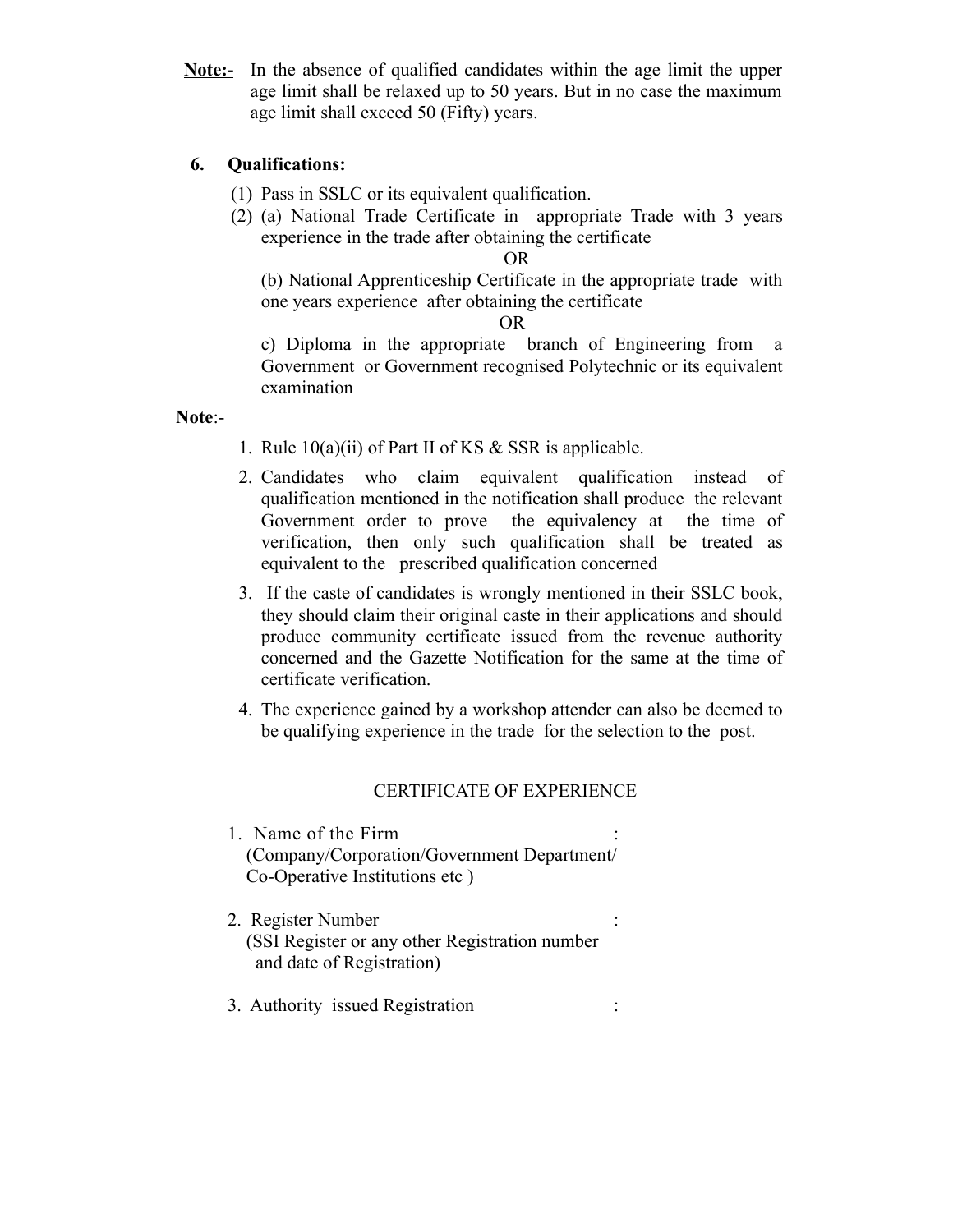Issued to (here enter Name and Address) ….............................

…....................................................................................................... ….......................................................................................................... This is to certify that the above mentioned person has worked/has been working in this institution as ………………………………………… (here enter the name of the post held and or the nature of assignment held in the capacity) on Rs………………………..per day/per mensem for a period of ……………year……………month………………days from ……………………to …………………………………

 Signature Place : Name and Designation of the Date : Issuing Authority with Name of the Institution.

(Office Seal)

#### **CERTIFICATE**

Certified that Shri/Smt ……… ………… …………… …….. mentioned in the above Experience Certificate has actually worked/is working as……………………(Specify the nature of employment) in the above Institution during the period mentioned therein as per the entry in the above register maintained by the employer as per the provision of ……………….Act (Name of the Act/Rules to be specified).

I am the authorized person to inspect the Registers kept by the employer as per the provision of the Act/Rules of the ................ ………….State/Central Act.

 Signature with date, Name of attesting Officer with Designation Place : and Name of Office, Who is the notified enforcement Date : Officer as per the Act/Rules.

(Office Seal)

# **Note:- The veracity of the experience certificate will be subjected to scrutiny and legal actions will be initiated against those issue or produce bogus certificate**

**7 Training** :

 Only those who have successfully completed training from Central Institute shall be eligible for promotion. However the eligibility of those who have not been deputed for training by Government for no fault of theirs will not be affected if they are otherwise qualified for promotion but such persons should undergo training after promotion.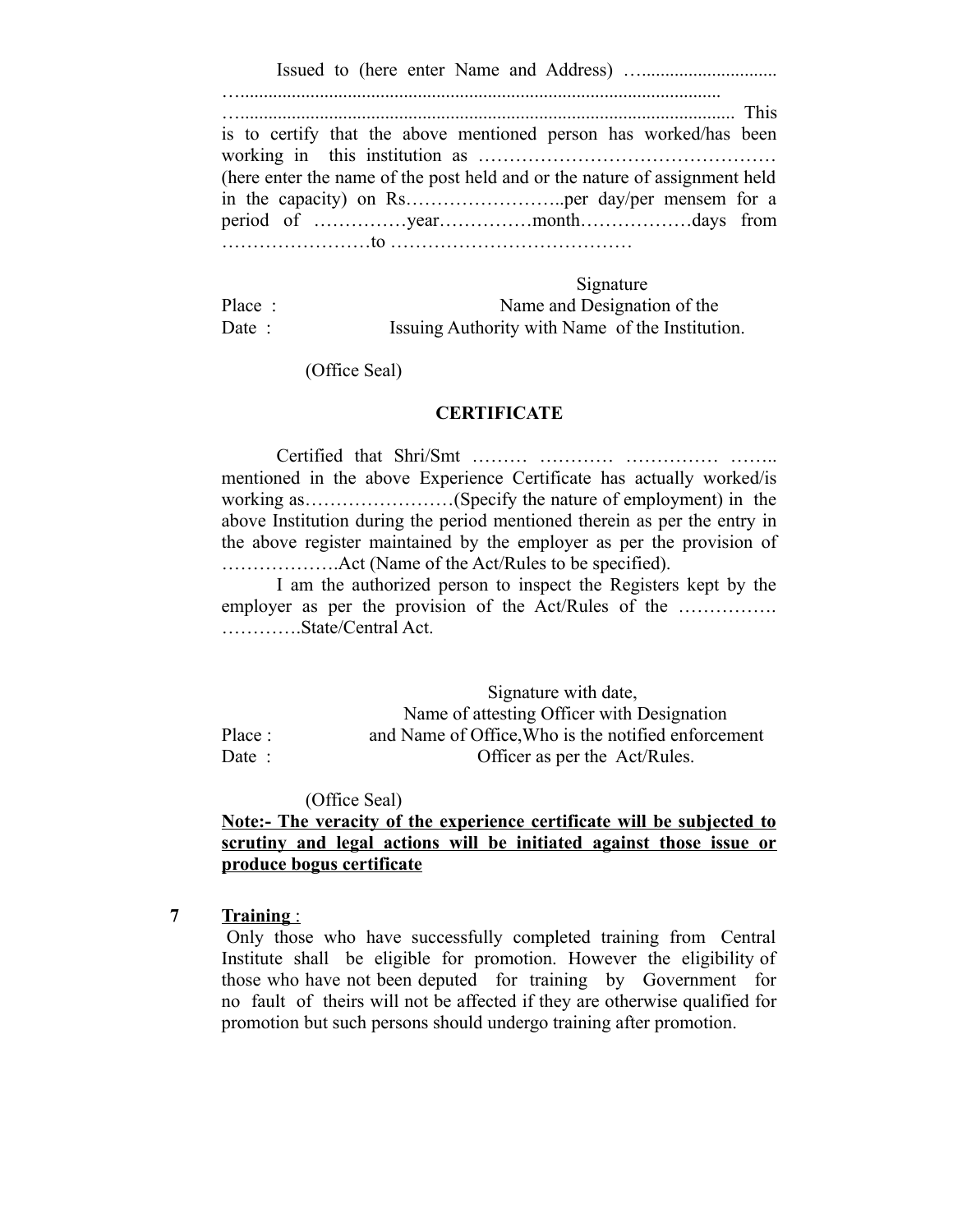### **8 Mode of Submitting application:**

 Candidates must register as per ONE TIME REGISTRATION with the official Website of Kerala Public Service Commission **www.keralapsc.gov.in** before applying for the post. Candidates who have registered can apply by logging on to their profile using their User-ID and Password. Candidates must click on the **'Apply Now'** button of the respective posts in the Notification Link to apply for a post. Name of the candidate and the date of photograph taken should be printed legibly at the bottom portion of the photograph uploaded. **Candidates who create their profile from 01/01/2022 should upload photograph taken within the period of six months** The photograph once uploaded meeting all requirements shall be valid for 10 years from the date of taking of photographs. There is no change in other instructions regarding the uploading of photographs. No application fee is required. Candidates are responsible for the correctness of the personal information and secrecy of password. Before the final submission of the application on the profile candidates must ensure correctness of the information in their profile. They must quote the User-ID for further communication with the Commission. Application submitted is provisional and cannot be deleted or altered after submission. **Candidates are advised to keep a printout or soft copy of the online application for future reference. Candidates can take the printout of the application by clicking on the link 'My applications' in their profile. All correspondences with the Commission, regarding the application should be accompanied with the print out of the application.** The application will be summarily rejected if non-compliance with the notification is found in due course of processing. Original documents to prove qualification, experience, age, Community etc. have to be produced as and when called for.